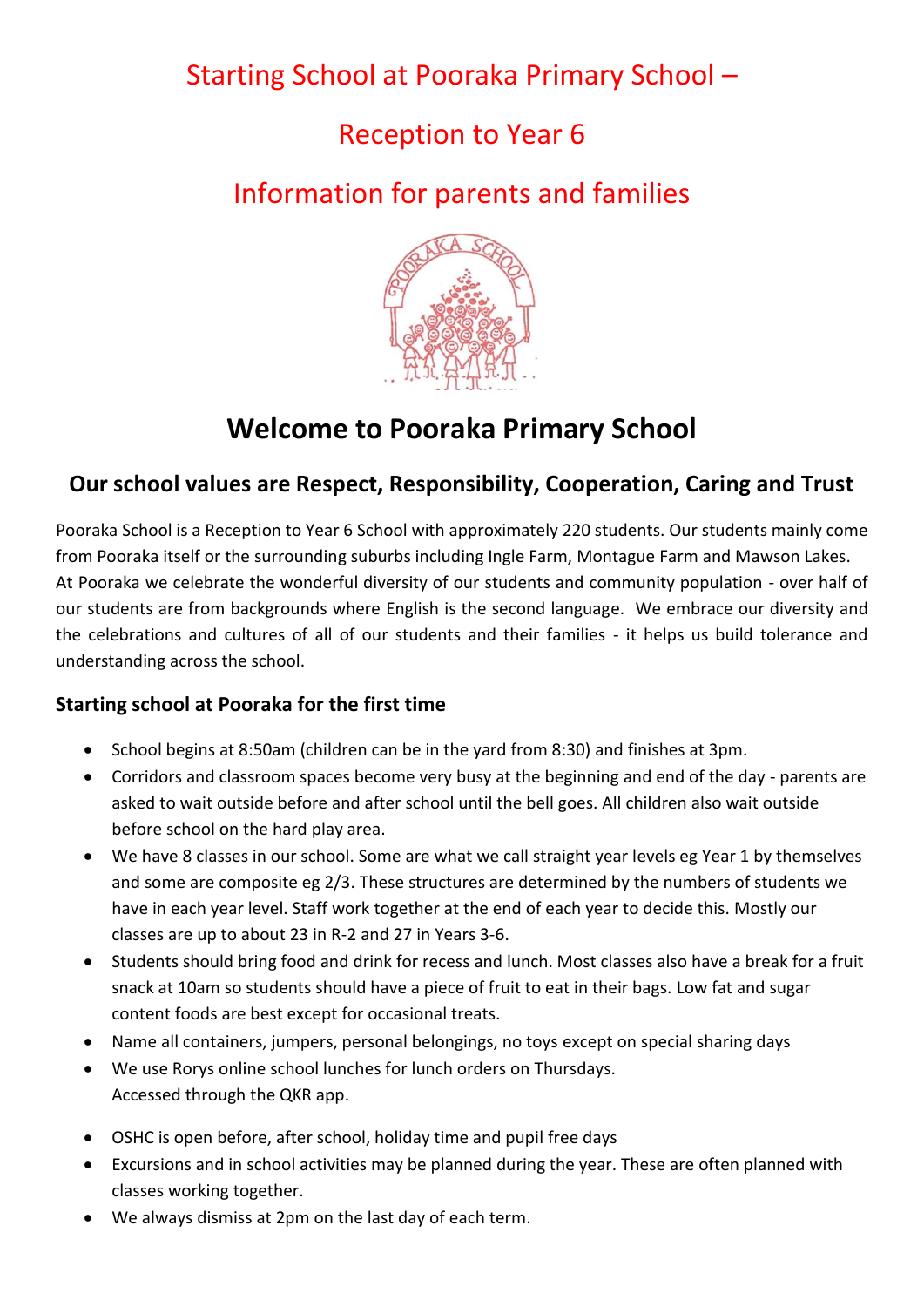## **How do I know what is going on at school/in my child's classroom?**

- Talk to the teacher
- Look at what is around the room/in corridors etc
- Do volunteer training to become a regular helper with reading etc
- Newsletter school uses the seesaw app
- Website
- Class newsletters notes
- All classes use Seesaw as an online communication with families.
- Email the school directly with questions
- Diary/communication book
- Ring to speak to class teacher, other teachers, support staff, leadership

### **Useful ways to support your child in their start at Pooraka**

- Read, read, read, every day
- Talk, talk, talk, everyday build your child's language skills
- Count, point our words and numbers
- Reduce screen time encourage outdoors time
- Make sure they attend everyday unless they are sick if they are sick ring the front office, write or talk to the teacher if more details are required
- Social learning is a focus particularly in early years
- Build confidence- independence let your child carry their own bag and organise what they need in class at the start of each day
- Support with their homework. In the Early years reading every night, eventually spelling words. Upper year levels have homework set by class teacher

## **What will my child be doing at School?**

We teach using the Australian Curriculum which clearly states what it is that students need to be taught at every year level and what they should be able to achieve in all areas of study. In the Early years we have a strong focus on literacy, numeracy, hands on activities and learning through play.

#### **Our Priorities**

Every Department of Education school is required to have a plan of their priorities that they work on during the year. In 2019 our priorities will be:

- Reading a focus on comprehension strategies and the Big Six of Reading
- Maths with a focus on basic numeracy skills and problem solving and the Big Six of Maths